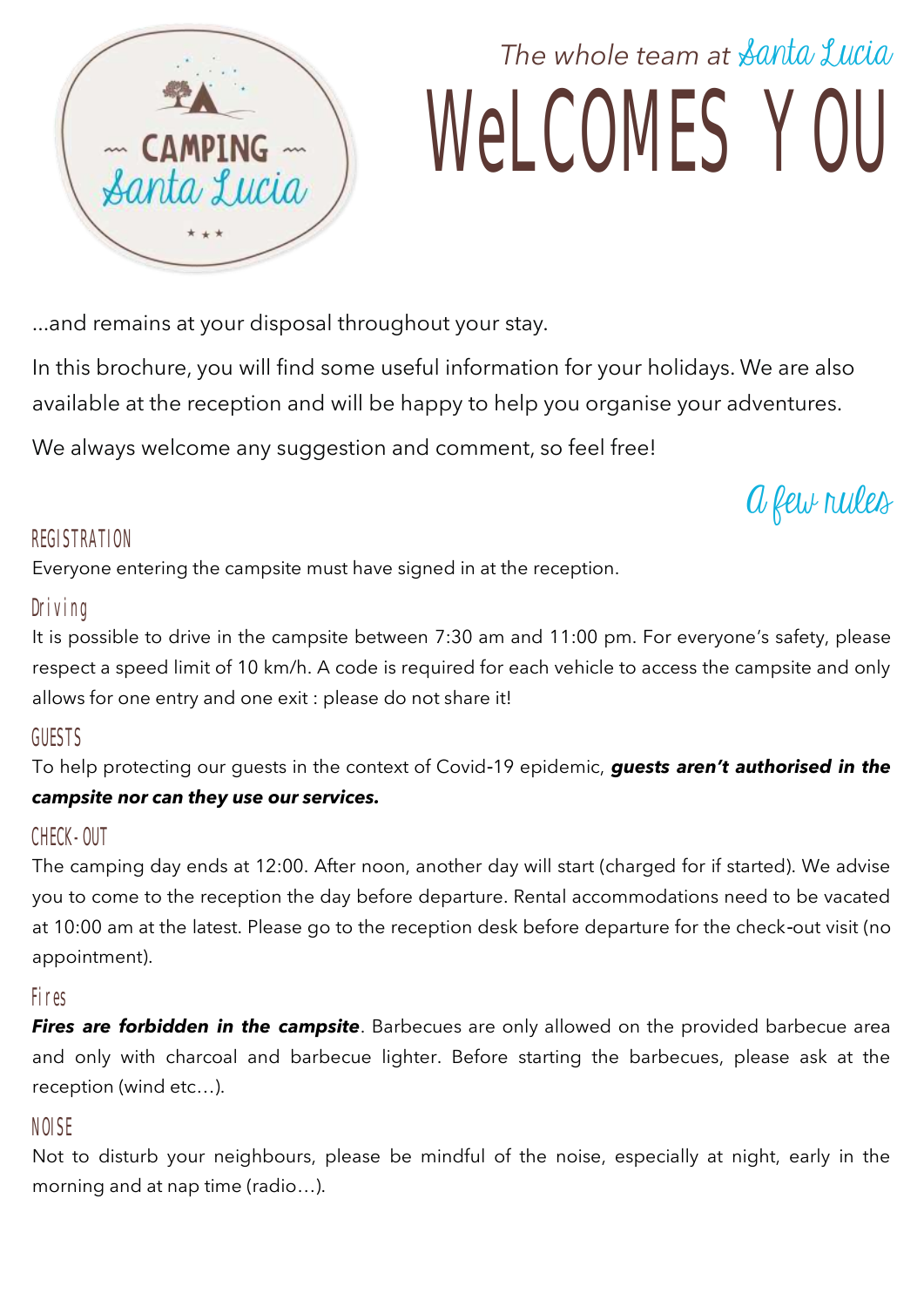### Protect our environment

For years we've been doing our best to reduce our impact on the environment. We choose to buy local, organic and respectful products as much as we can. But we need you to participate if we want to make a difference!

#### recycling

Glass is collected in the dedicated bins, on the cark-park.

Recycling can't be picked up directly at the campsite yet. So we advise you to take it to the bins located in front of the campsite, on the vacant lot left of the pharmacist, or in the multiple collection points in the area (towards Pinarello, Cavu river, Fautea…).

We cannot yet recycle organic your waste, but we use ours for our plants and trees all year round!

The accumulation of waste during the summer period is a real problem for Corsica.

#### **Water**

Water is a rare resource in the Mediterranean. Don't waste it. It is forbidden to wash your vehicles at the campsite. Please let us know if you see any water leak.

#### Energy Consumption

For chalets equipped with airconditionning, please make sure they're turned off when you leave for the day and don't use it with windows open. The same precautions apply for any useless energy consumption (t.v etc).

Hermann Tortoise, « a cuppulata » in Corsican

Wildlife Our campsite hosts many animals and plants, which often are protected or endemic. Here or while discovering the island, please try not to take anything out of its environment : picking-up sand, pebbles or seashells as a souvenir does damage our coastline and is regulated by law. Be reasonable! A number of plants are also protected, and the collection of animals is subject to specific regulations (fishing permits, specific periods) or completely banned (tortoise, Mediterranean mother-ofpearl). You could also see some snakes in the campsite: there is no poisonous snakes in Corsica and the only snakes you'll see on the islands are green whip snakes or grass snakes. Please let them tan in

#### peace!

You can touch, listen, watch, enjoy the perfumes and colours but please, don't destroy anything.

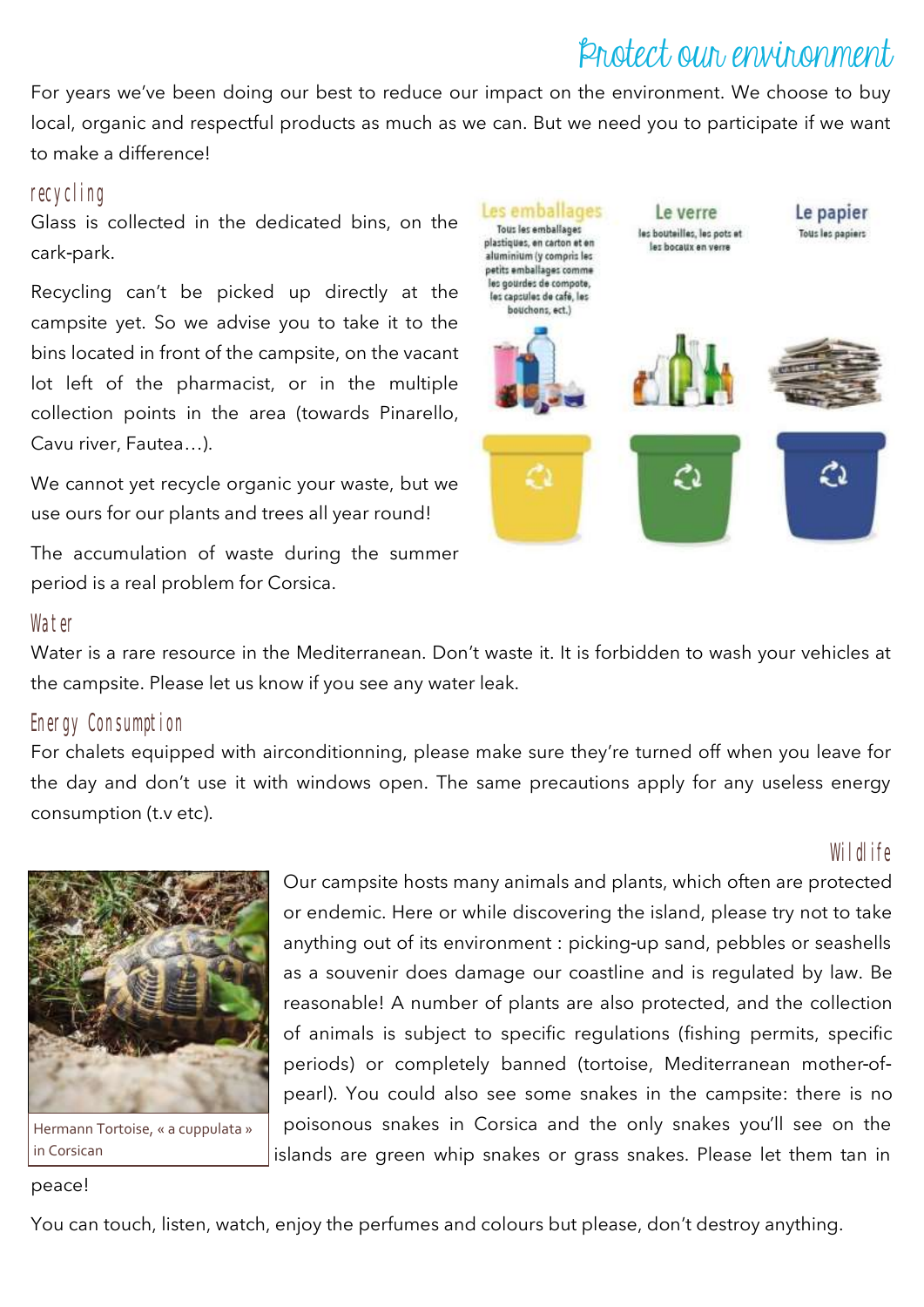#### For a Sustainable tourism

We believe that the best travels are those where only our footprints are left behind. Travelling is going on a beautiful adventure, opening ourselves to the world, but it can also have many negative impacts. For that reason, please keep in mind that the place you're visiting matters for those who live here everyday, that it has a culture and a history. Be respectful of the other visitors and everyone you will meet. Do not hesitate to get involved in the local life, take part in some charities events, and your experience will only be enhanced! We will make sure to propose you ways to get involved alongside the locals on our Facebook page. We can also lend you some books that will allow you to understand our island better, and we'll be delighted to have a chat with you about it!

## At your disposal at Santa-Lucia

#### Shops

From 8:00 am, the village bakery's bread and croissants are available at the bar. Don't hesitate to ask us to keep you some, especially if you enjoy oversleeping!

We also propose you our simple but tasty cooking at the restaurant, made frome local quality produce. On-site or to take away.

Ice and ice-cubes are also available.

For a fresh drink or to taste one of our "Nustrale" cocktails, the bar is opened non-stop from 8:00 am to midnight.

#### Services

Two washing machines are available in the first toilet block (tokens for sale at the reception and at the bar).

You can put your ice packs for free at the bar.

Fridges are available for rent (depending on availability).

The wi-fi is available around the bar and the reception ( $2 \epsilon$  -  $1/2$  hour /  $3 \epsilon$  -  $2$  hours /  $5 \epsilon$  -  $6$  hours - free of charge for the bar's clients).

#### Information

Get more details on the next leg of your trip with Corsica Camping or on your day to day activities at the reception desk !

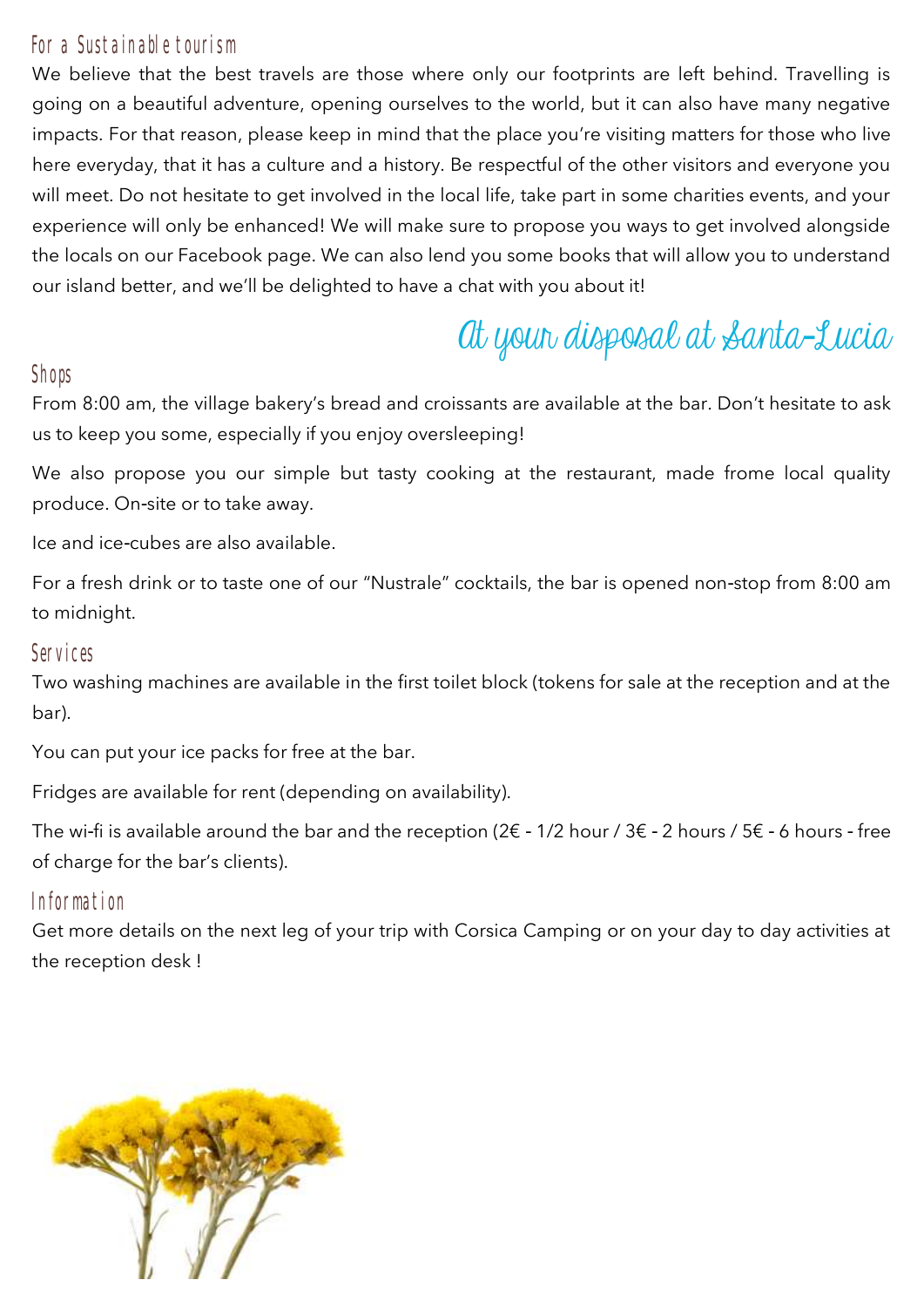### Covid-19 policy

For everyone's wellbeing, yours and our team's, and to guaranty optimal safety conditions in compliance with the rules imposed on us, we ask you to please respect the following instructions, starting with the basic principles below:

Hydroalcoholic gel and soap dispensers are available in different locations on the campsite: use them as much as possible.

#### Enclosed areas:

Please respect the one way system set up indoors (toilet blocks, bar). Masks are mandatory in the reception and the bar,as well as in other common areas if the 1m distance can't be kept (laundry, dishes, barbecues etc).

#### Swimming-pool:

The swimming-pool hours have been adapted (9 to 13 - 14 to 21:30) and can be modified according to disinfection needs. The number of people is limited within the swimming-pool and on the deck. A one meter distance must be kept



between users. A sanitising spray is available for before / after using the sunbeds. Please lay down on your towel when on the sunbeds or even directly on the deck.

### Toilet blocks:

A one-way system is set up in the toilet blocks. A sanitising pray is also available for the W.C.

In common areas, please respect a 1m distance or, if not possible, wear a mask.

#### Accommodations :

Please ventilate the accommodation 1 hour before departure, clean all surfaces and put the sheets in a closed bag. Wearing a mask will be mandatory during the visit.

#### ANIMATIONS:

Animations (children's club, concerts) are unfortunately cancelled until further notice. Please do not stay in groups of more than 10 people.

### Disposable masks and sanitary items:

Do not throw your masks (or anything else) on the ground. Make sure that they are thrown away in closed garbage bags.